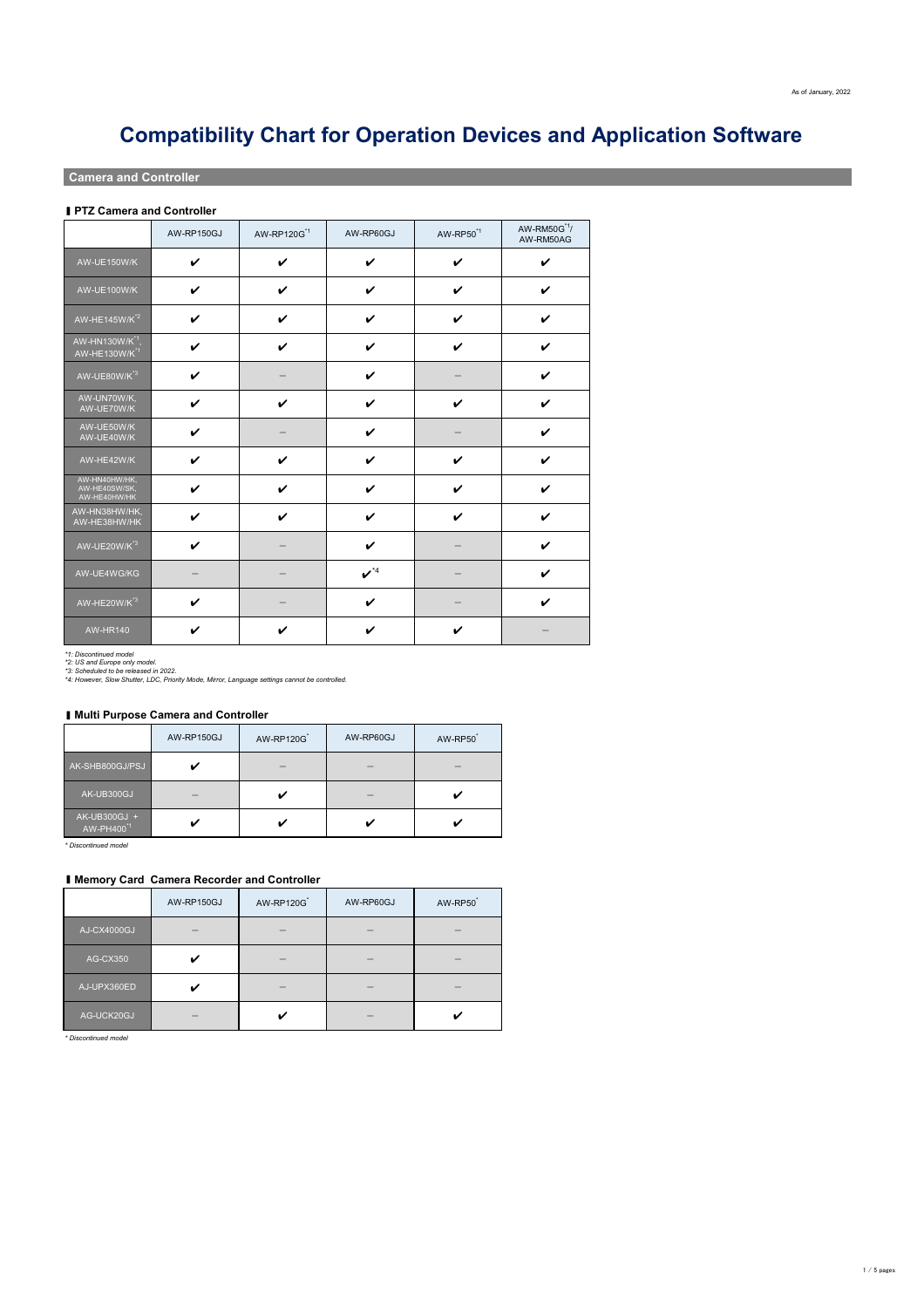|                      | AK-HRP1010GJ               | AK-HRP1000GJ                | AK-HRP1015GJ                | AK-HRP1005 <sup>*1</sup>    | AK-HRP250GJ                | AK-HRP200G                  | AK-MSU1000GJ                |
|----------------------|----------------------------|-----------------------------|-----------------------------|-----------------------------|----------------------------|-----------------------------|-----------------------------|
| AK-UC4000GJ/GSJ      | $\boldsymbol{\mathcal{U}}$ | $\boldsymbol{\mathscr{C}}$  | $\boldsymbol{\mathcal{U}}$  |                             | $\boldsymbol{\mathcal{U}}$ |                             |                             |
| AK-UC3300GJ/GSJ      |                            | $\boldsymbol{\mathscr{C}}$  | $\boldsymbol{\nu}$          |                             | $\boldsymbol{\nu}$         |                             |                             |
| AK-UC3000GJ/GSJ      | $\boldsymbol{\mathscr{C}}$ | $\boldsymbol{\nu}$          | $\boldsymbol{\mathscr{L}}$  |                             | $\boldsymbol{\nu}$         |                             |                             |
| AK-HC5000GJ/GSJ      |                            | $\boldsymbol{\mathscr{C}}$  | $\boldsymbol{\mathscr{C}}$  |                             | $\boldsymbol{\mathcal{U}}$ |                             |                             |
| AK-HC3900GJ/GSJ      |                            | $\boldsymbol{\mathscr{U}}$  | $\boldsymbol{\nu}$          |                             | $\boldsymbol{\nu}$         |                             | $\boldsymbol{\nu}^{\ast 3}$ |
| <b>AK-HC3800G/GS</b> |                            | $\boldsymbol{\nu}$          | $\boldsymbol{\nu}$          |                             | $\boldsymbol{\nu}$         | $\boldsymbol{\nu}$          |                             |
| <b>AK-HC3500</b>     |                            | $\boldsymbol{\nu}^{\ast 2}$ | $\boldsymbol{\nu}^{\ast 2}$ | $\boldsymbol{\nu}^{\ast 2}$ |                            | $\boldsymbol{\nu}^{\ast 2}$ |                             |

*\*1: Discontinued model*

*\*2: Serial only.*

*\*3: IP only.*

|                 | AK-HRP1000GJ                | AK-HRP1015GJ | AK-HRP1005 <sup>*1</sup> | AK-HRP250GJ                 | AK-HRP200G | AK-MSU1000GJ                    |
|-----------------|-----------------------------|--------------|--------------------------|-----------------------------|------------|---------------------------------|
| AK-SHB800GJ/PSJ | $\boldsymbol{\nu}^{\ast 2}$ |              |                          |                             |            |                                 |
| AK-UB300GJ      |                             | $\mathbf v$  |                          | $\boldsymbol{\nu}^{\ast}$ 3 |            | $\boldsymbol{\mathscr{A}}^{*3}$ |
| AK-UB300GJ +    |                             |              |                          |                             |            |                                 |

| AW-PH400 |  |  | $\sim$ | <b>STATE OF STATE OF STATE OF STATE OF STATE OF STATE OF STATE OF STATE OF STATE OF STATE OF STATE OF STATE OF S</b> |
|----------|--|--|--------|----------------------------------------------------------------------------------------------------------------------|
|          |  |  |        |                                                                                                                      |

#### ▮ **PTZ Camera and Remote Operation Panel**

|                                                                               | AK-HRP1010GJ | AK-HRP1000GJ               | AK-HRP1015GJ | AK-HRP1005 <sup>*1</sup>   | AK-HRP250GJ                     | AK-HRP200G                      | AK-MSU1000GJ             |
|-------------------------------------------------------------------------------|--------------|----------------------------|--------------|----------------------------|---------------------------------|---------------------------------|--------------------------|
| AW-UE150W/K                                                                   | <b>TBD</b>   | $\checkmark$               | $\checkmark$ | $\checkmark$               | $\boldsymbol{\nu}^{\ast 2}$     | $\checkmark$                    | $\checkmark$             |
| AW-UE100W/K                                                                   | <b>TBD</b>   | $\boldsymbol{\mathcal{U}}$ | $\checkmark$ | $\checkmark$               | $\boldsymbol{\nu}^{\ast 2}$     |                                 |                          |
| AW-HE145W/K <sup>*3</sup>                                                     | <b>TBD</b>   | $\boldsymbol{\mathcal{U}}$ | $\checkmark$ | $\checkmark$               | $\boldsymbol{\nu}^{\ast 2}$     |                                 |                          |
| $\overline{\mathsf{AW-HN130W/K}^{\star}{}^{1}},$<br>AW-HE130W/K <sup>*1</sup> | <b>TBD</b>   | $\boldsymbol{\mathcal{U}}$ | $\checkmark$ | $\boldsymbol{\mathcal{U}}$ | $TBD^{\dot{z}2}$                | $\checkmark$                    |                          |
| AW-UE80W/K <sup>*4</sup>                                                      | <b>TBD</b>   | <b>TBD</b>                 | <b>TBD</b>   | $TBD^{\dot{z}2}$           |                                 |                                 |                          |
| AW-UN70W/K,<br>AW-UE70W/K                                                     | <b>TBD</b>   | $\boldsymbol{\mathcal{U}}$ | $\checkmark$ | $\checkmark$               | $TBD^{\dot{z}2}$                | $\checkmark$                    |                          |
| AW-UE50W/K<br>AW-UE40W/K                                                      | <b>TBD</b>   | <b>TBD</b>                 | <b>TBD</b>   | $TBD^{\dot{z}2}$           |                                 |                                 |                          |
| AW-HE42W/K                                                                    | <b>TBD</b>   | $\boldsymbol{\mathcal{U}}$ | $\checkmark$ | $\checkmark$               | $TBD^{\dot{z}2}$                |                                 |                          |
| AW-HN40HW/HK,<br>AW-HE40SW/SK,<br>AW-HE40HW/HK                                | <b>TBD</b>   | $\boldsymbol{\mathcal{U}}$ | $\checkmark$ | $\checkmark$               | $TBD^{\dot{z}2}$                | $\boldsymbol{\mathcal{U}}$      |                          |
| AW-HN38HW/HK,<br>AW-HE38HW/HK                                                 | <b>TBD</b>   | $\checkmark$               | $\checkmark$ | $\boldsymbol{\mathcal{U}}$ | $TBD^{\dot{z}2}$                | $\checkmark$                    |                          |
| AW-UE20W/K <sup>*4</sup>                                                      | <b>TBD</b>   | <b>TBD</b>                 | <b>TBD</b>   | $TBD^{\dot{z}2}$           |                                 |                                 |                          |
| AW-UE4WG/KG*5                                                                 |              |                            |              |                            |                                 |                                 |                          |
| AW-HE20W/K <sup>*4</sup>                                                      | <b>TBD</b>   | <b>TBD</b>                 | <b>TBD</b>   | $TBD^2$                    | $\hspace{0.1mm}-\hspace{0.1mm}$ | $\hspace{0.1mm}-\hspace{0.1mm}$ |                          |
| <b>AW-HR140</b>                                                               | <b>TBD</b>   | $\boldsymbol{\mathcal{U}}$ | $\checkmark$ | $\checkmark$               | $TBD^{\dot{z}2}$                | $\checkmark$                    | $\overline{\phantom{m}}$ |

# **Camera and Remote Operation Panel**

## ▮ **Studio Camera and Remote Operation Panel**

## ▮ **Multi Purpose Camera and Remote Operation Panel**

*\*1: Discontinued model*

*\*2: Software must be updated when used with the AK-SHB800 8K Multi Purpose Camera. Once it is updated, it can be used only with the 8K Multi Purpose Camera.*

*\*3: IP only.*

*\*1: Discontinued model*

*\*2: IP only.*

*\*3: US and Europe only model.*

*\*4: Scheduled to be released in 2022.*

*\*5: However, Slow Shutter, LDC, Priority Mode, Mirror, Language settings cannot be controlled.*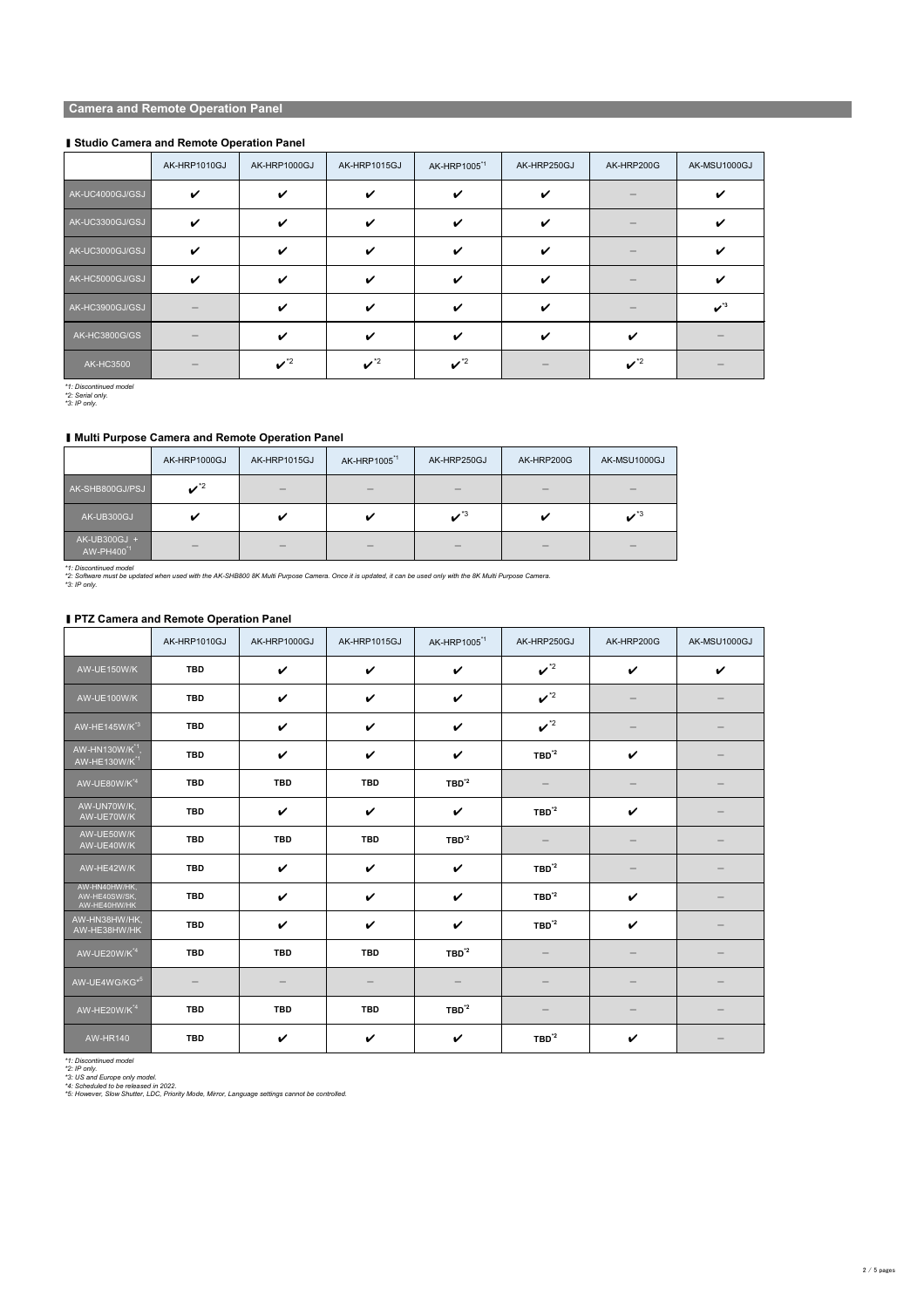# ▮ **Memory Card Camera Recorder and Remote Operation Panel**

|                 | AK-HRP1000GJ                    | AK-HRP1015GJ                | AK-HRP1005 <sup>*1</sup>        | AK-HRP250GJ              | AK-HRP200G                  | AK-MSU1000GJ             | AJ-RP10 <sup>*1</sup>      | AG-EC4 <sup>*1</sup>       |
|-----------------|---------------------------------|-----------------------------|---------------------------------|--------------------------|-----------------------------|--------------------------|----------------------------|----------------------------|
| AJ-CX4000GJ     | $\boldsymbol{\nu}^{\ast 2}$     | $\boldsymbol{\nu}^{\ast 2}$ | $\boldsymbol{\nu}^{\ast 2}$     | $TBD^{\dot{z}2}$         |                             |                          |                            |                            |
| <b>AG-CX350</b> | $TBD^2$                         | $TBD^{\dot{z}2}$            | $TBD^{\dot{z}2}$                | $TBD^{\dot{z}2}$         |                             |                          |                            |                            |
| AJ-PX5100GJ     | $\boldsymbol{\nu}^{\ast 3}$     | $\boldsymbol{\nu}^{\ast 3}$ | $\boldsymbol{\nu}^{\ast 3}$     |                          | $\boldsymbol{\mathcal{U}}$  |                          | $\boldsymbol{\mathcal{U}}$ | $\boldsymbol{\mathcal{U}}$ |
| AJ-PX800G/GH    | $\overline{\phantom{a}}$        |                             | $\hspace{0.1mm}-\hspace{0.1mm}$ | $\overline{\phantom{a}}$ | $\boldsymbol{\mathcal{U}}$  | $\overline{\phantom{m}}$ | $\boldsymbol{\mathcal{U}}$ | $\boldsymbol{\mathcal{U}}$ |
| AJ-PX380G       | $\hspace{0.1mm}-\hspace{0.1mm}$ |                             |                                 |                          | $\boldsymbol{\mathcal{U}}$  |                          | $\boldsymbol{\mathcal{U}}$ | $\boldsymbol{\mathcal{U}}$ |
| <b>AJ-PX270</b> | $\hspace{0.1mm}-\hspace{0.1mm}$ |                             |                                 |                          | $\boldsymbol{\nu}^{\ast 2}$ |                          |                            |                            |
| AG-UCK20GJ      | $\overline{\phantom{m}}$        |                             |                                 |                          | $\boldsymbol{\mathcal{U}}$  |                          |                            |                            |

*\*1: Discontinued model*

*\*2: IP only.*

*\*3: Serial only.*

## ▮ **Cinema Cameras and Remote Operation Panel**

|             | AK-HRP1000GJ                | AK-HRP1015GJ                | AK-HRP1005 <sup>*1</sup>    | AK-HRP250GJ | AK-HRP200G                  | AK-MSU1000GJ |
|-------------|-----------------------------|-----------------------------|-----------------------------|-------------|-----------------------------|--------------|
| VaricamPURE |                             |                             |                             |             |                             |              |
| Varicam35   |                             |                             |                             |             | $\boldsymbol{\nu}^{\ast 2}$ |              |
| VaricamLT   | $\boldsymbol{\nu}^{\ast 2}$ | $\boldsymbol{\nu}^{\ast 2}$ | $\boldsymbol{\nu}^{\ast 2}$ |             | $\boldsymbol{\nu}^{\ast 2}$ |              |
| VaricamHS   |                             |                             |                             |             | $\boldsymbol{\nu}^{\ast 2}$ |              |
| AU-EVA1     |                             |                             |                             |             |                             |              |

*\*1: Discontinued model*

*\*2: IP only.*

 $3/5$  pages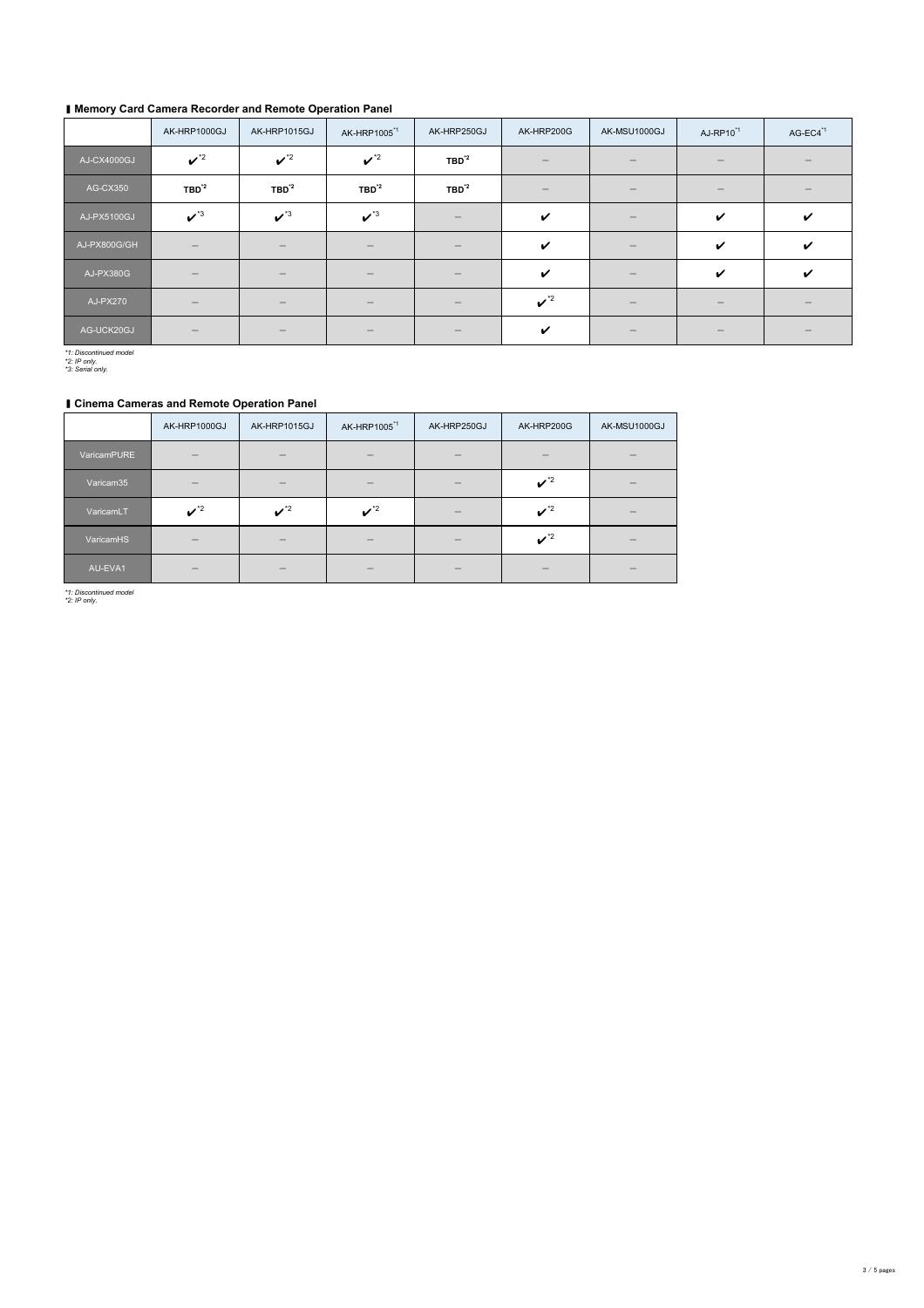|                                                | <b>Auto Tracking</b><br>Software<br>(AW-SF100/SF200) | <b>Visual Preset</b><br>Software<br>(AW-SF300) | <b>PTZ Control Center</b>  | <b>PTZ Virtual USB</b><br><b>Driver</b> | EasylP Setup Tool<br><b>Plus</b> |
|------------------------------------------------|------------------------------------------------------|------------------------------------------------|----------------------------|-----------------------------------------|----------------------------------|
| AW-UE150W/K                                    | $\checkmark$                                         | $\boldsymbol{\mathcal{U}}$                     | $\boldsymbol{\mathcal{U}}$ | $\boldsymbol{\mathcal{U}}$              | $\boldsymbol{\mathcal{U}}$       |
| AW-UE100W/K                                    | $\checkmark$                                         | $\checkmark$                                   | $\boldsymbol{\mathcal{U}}$ | $\boldsymbol{\mathcal{U}}$              | $\boldsymbol{\mathcal{U}}$       |
| $\overline{A}$ W-HE145W/K <sup>*1</sup>        | $\checkmark$                                         | $\boldsymbol{\mathscr{C}}$                     | $\boldsymbol{\mathcal{U}}$ | $\boldsymbol{\mathcal{U}}$              |                                  |
| $AWHN130W/K^{2}$<br>AW-HE130W/K <sup>*2</sup>  | $\checkmark$                                         | $\boldsymbol{\mathscr{C}}$                     | $\boldsymbol{\mathcal{U}}$ | $\boldsymbol{\mathcal{U}}$              | $\boldsymbol{\nu}$               |
| AW-UE80W/K <sup>*3</sup>                       | $\checkmark$                                         | $\boldsymbol{\mathcal{U}}$                     | $\boldsymbol{\mathcal{U}}$ | $\boldsymbol{\mathscr{C}}$              | V                                |
| AW-UN70W/K,<br>AW-UE70W/K                      | $\checkmark$                                         | $\boldsymbol{\mathcal{U}}$                     | $\boldsymbol{\nu}$         | $\boldsymbol{\mathscr{C}}$              | $\boldsymbol{\mathcal{U}}$       |
| AW-UE50W/K<br>AW-UE40W/K                       | $\boldsymbol{\mathcal{U}}$                           | $\boldsymbol{\nu}$                             | $\boldsymbol{\mathscr{C}}$ | $\boldsymbol{\mathscr{C}}$              | $\boldsymbol{\mathscr{C}}$       |
| AW-HE42W/K                                     | $\boldsymbol{\mathcal{U}}$                           | $\boldsymbol{\mathscr{C}}$                     | $\boldsymbol{\mathcal{U}}$ | $\boldsymbol{\nu}$                      | $\boldsymbol{\mathscr{L}}$       |
| AW-HN40HW/HK,<br>AW-HE40SW/SK,<br>AW-HE40HW/HK | $\boldsymbol{\ell}$                                  | $\boldsymbol{\ell}$                            | $\boldsymbol{\ell}$        | $\boldsymbol{\ell}$                     | $\boldsymbol{\ell}$              |
| AW-HN38HW/HK,<br>AW-HE38HW/HK                  | $\boldsymbol{\mathcal{U}}$                           | $\boldsymbol{\mathcal{U}}$                     | $\boldsymbol{\mathcal{U}}$ | $\boldsymbol{\mathscr{C}}$              | $\boldsymbol{\mathcal{U}}$       |
| AW-UE20W/K <sup>*3</sup>                       |                                                      | $\boldsymbol{\mathcal{U}}$                     | $\boldsymbol{\mathscr{C}}$ | $\boldsymbol{\mathscr{C}}$              | $\boldsymbol{\nu}$               |
| AW-UE4WG/KG <sup>*4</sup>                      | $\boldsymbol{\mathscr{C}}$                           | $\boldsymbol{\mathcal{U}}$                     | $\boldsymbol{\nu}$         | $\boldsymbol{\mathscr{C}}$              | $\boldsymbol{\nu}$               |
| AW-HE20W/K <sup>*3</sup>                       |                                                      | $\boldsymbol{\mathcal{U}}$                     | $\boldsymbol{\nu}$         | $\boldsymbol{\mathscr{C}}$              | $\boldsymbol{\nu}$               |

| AW-HR140 |  |  |  |
|----------|--|--|--|

## ▮ **Memory Card Camera Recorder and ROP (Remote Operation Panel) Apps**

|                 | P2 ROP App                 | CX ROP App                 | HC ROP App                 | <b>AG ROP App</b>          | <b>PTZ Virtual USB</b><br><b>Driver</b> |
|-----------------|----------------------------|----------------------------|----------------------------|----------------------------|-----------------------------------------|
| AJ-CX4000GJ     |                            | $\checkmark$               |                            |                            | $\boldsymbol{\mathcal{U}}$              |
| <b>AG-CX350</b> |                            | $\boldsymbol{\mathcal{U}}$ |                            |                            | $\boldsymbol{\mathcal{U}}$              |
| AG-CX10         |                            |                            | $\boldsymbol{\mathcal{U}}$ |                            | $\boldsymbol{\mathcal{U}}$              |
| AJ-PX5100GJ     | $\boldsymbol{\mathcal{U}}$ |                            |                            |                            |                                         |
| AJ-PX800G/GH    | $\boldsymbol{\mathscr{C}}$ |                            |                            |                            |                                         |
| AJ-PX380G       | $\boldsymbol{\mathcal{U}}$ |                            |                            |                            |                                         |
| <b>AJ-PX270</b> | $\checkmark$               |                            |                            |                            |                                         |
| AG-DVX200       |                            |                            |                            | $\boldsymbol{\mathscr{C}}$ |                                         |
| <b>AG-UX180</b> |                            |                            |                            | V                          |                                         |
| AG-UX90         |                            |                            |                            | $\boldsymbol{\nu}$         |                                         |
| AG-UCK20GJ      |                            |                            |                            |                            | $\boldsymbol{\mathscr{C}}$              |

## ▮ **Cinema Cameras and ROP (Remote Operation Panel) Apps**

|                    | VariCam ROP App | EVA ROP App |
|--------------------|-----------------|-------------|
| <b>VariCamPURE</b> |                 |             |

| VariCam35        |  |
|------------------|--|
| VariCamLT        |  |
| <b>VariCamHS</b> |  |
| AU-EVA1          |  |

4  $/$  5 pages

# **Camera and Software/Apps**

#### ■ **PTZ Camera and Software**

*\*1: US and Europe only model.*

*\*2: Discontinued model*

*\*3: Scheduled to be released in 2022.*

*\*4: However, Slow Shutter, LDC, Priority Mode, Mirror, Language settings cannot be controlled.*